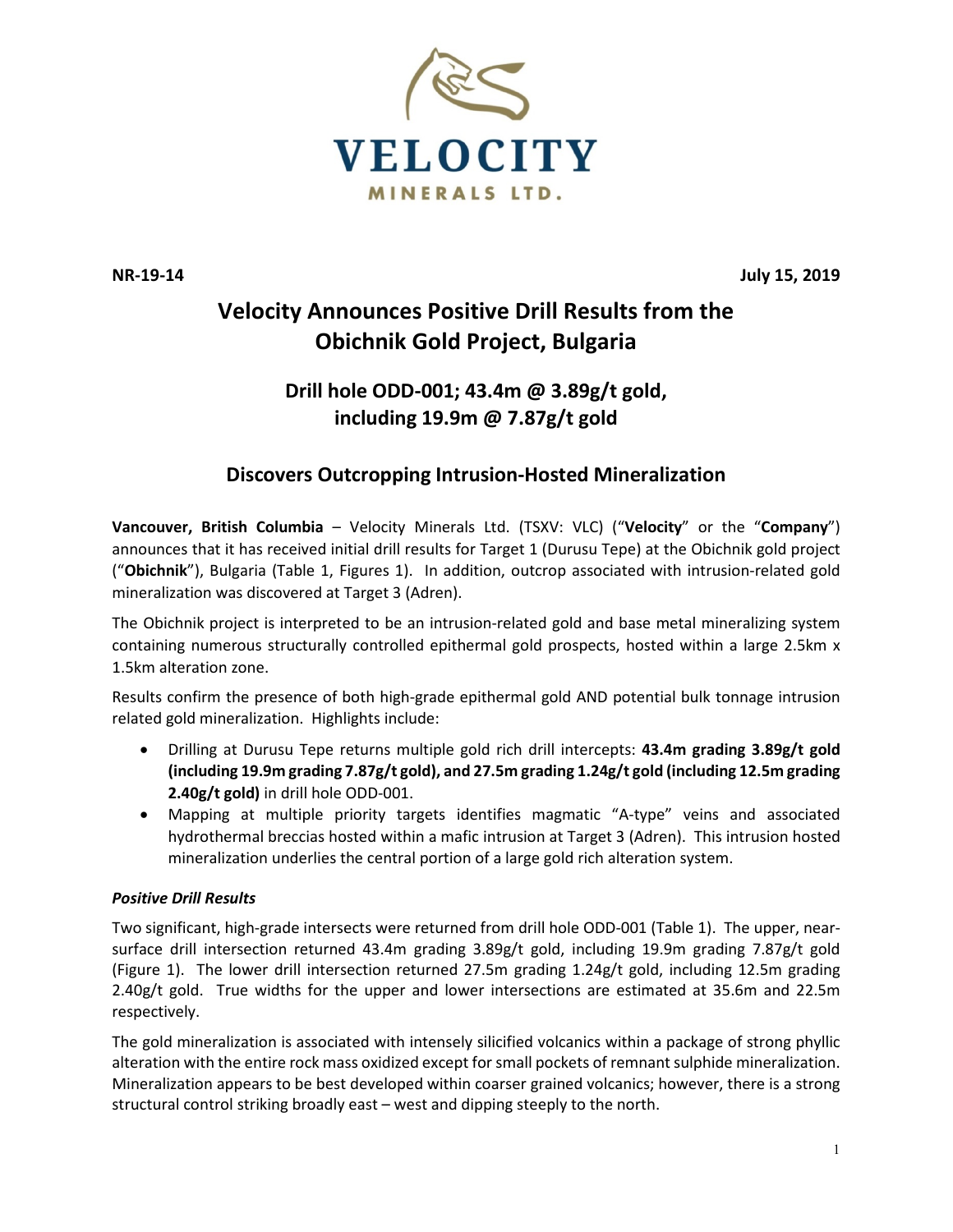

*Figure 1: Cross-Section 1 showing results for drill holes ODD-001 to -004. Results are pending for drill hole ODD-007. Historical drilling and reported intersections are included for reference.* 

Historical drill holes are shown with reported gold intersections on Figure 1. The best historical drill intersection at Obichnik is 90.0m grading 3.09g/t gold. Based on detailed geological mapping Velocity geologists believe that this drill hole was drilled oblique to the dip of the structurally controlled gold mineralization and a verification drill hole perpendicular to strike was required to determine true thickness. Results of verification drilling are very positive, demonstrating that grade has historically been slightly under-estimated and indicating an impressive 35.6m estimated true width for the upper zone.

| <b>Drill hole</b><br>ID | From (m) | To (m) | <b>Interval</b><br>(m) | Gold (g/t) |
|-------------------------|----------|--------|------------------------|------------|
| ODD-001                 | 22.1     | 65.5   | 43.4                   | 3.89       |
| including               | 39.6     | 59.5   | 19.9                   | 7.87       |
| ODD-001                 | 77.1     | 104.6  | 27.5                   | 1.24       |
| including               | 87.1     | 99.6   | 12.5                   | 2.40       |
| ODD-001                 | 110.6    | 112.6  | 2.0                    | 1.12       |
| ODD-001                 | 121.6    | 123.6  | 2.0                    | 1.12       |
| ODD-002                 | 0.8      | 15.5   | 14.7                   | 0.52       |
| ODD-002                 | 89.5     | 92.5   | 3.0                    | 2.03       |
| ODD-002                 | 128.8    | 130.8  | 2.0                    | 0.60       |
| ODD-002                 | 162.8    | 167.7  | 4.9                    | 1.49       |
| ODD-002                 | 172.7    | 186.7  | 14.0                   | 0.54       |
| including               | 183.7    | 186.7  | 3.0                    | 1.78       |
| ODD-002                 | 193.7    | 197.7  | 4.0                    | 0.74       |
| ODD-003                 | 102.0    | 104.0  | 2.0                    | 4.74       |
| ODD-004                 | 59.0     | 61.0   | 2.0                    | 0.63       |
| ODD-004                 | 87.0     | 94.2   | 7.2                    | 0.71       |

#### *Table 1: Drill Highlights, Durusu Tepe, Obichnik Project*

The drill intersections disclosed here have not yet been included in a resource model and true thickness of mineralization has not yet been determined. Based on geological interpretation, true width in drill hole ODD-001 is estimated to be approximately 80% of drilled intersection. Drill holes are designed to intersect mineralization perpendicular or close to perpendicular.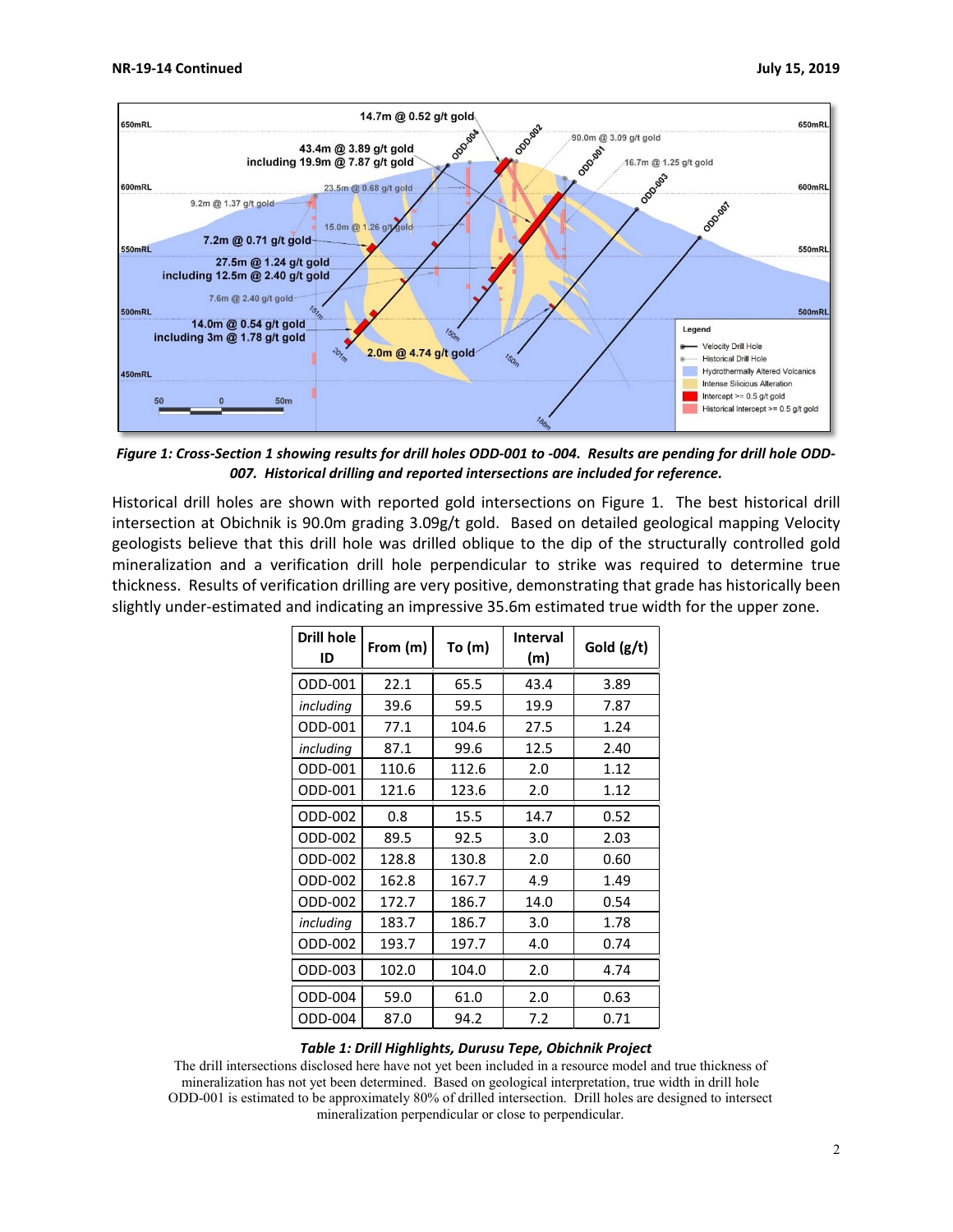#### **NR-19-14 Continued July 15, 2019**

#### **Target Generation**

Ground truthing of coincident gold and molybdenum soil anomalism has identified magmatic "A-type" veins and associated hydrothermal breccias hosted within a mafic intrusion at Target 3 (Adren). This intrusion hosted mineralization underlies the central portion of a large gold rich alteration system (Figure 2). The mineralization is overprinted by a strong texture destructive phyllic (quartz-sericite-pyrite) alteration, with only the "A-type" veinlets and micro breccias of an earlier mineralization preserved (Plate 1).

At Target 2 the gold-molybdenum soil geochemical anomaly is larger and stronger than that at Target 3 (Adren). Mapping will seek to discover outcropping magmatic breccias similar to those at Adren.



*Plate 1: 1a, Phyllic overprint of magmatic hydrothermal micro breccias and "A-Type" veinlets within mafic intrusive. Plate 1b, Phyllic overprint of "A-Type" magmatic veinlets within mafic intrusive*



*Figure 2: Gridded Total Magnetic Anomaly Map "TMA" (Reduced to Pole "RTP") with gold-in-soil anomaly contours, drill holes and section line locations*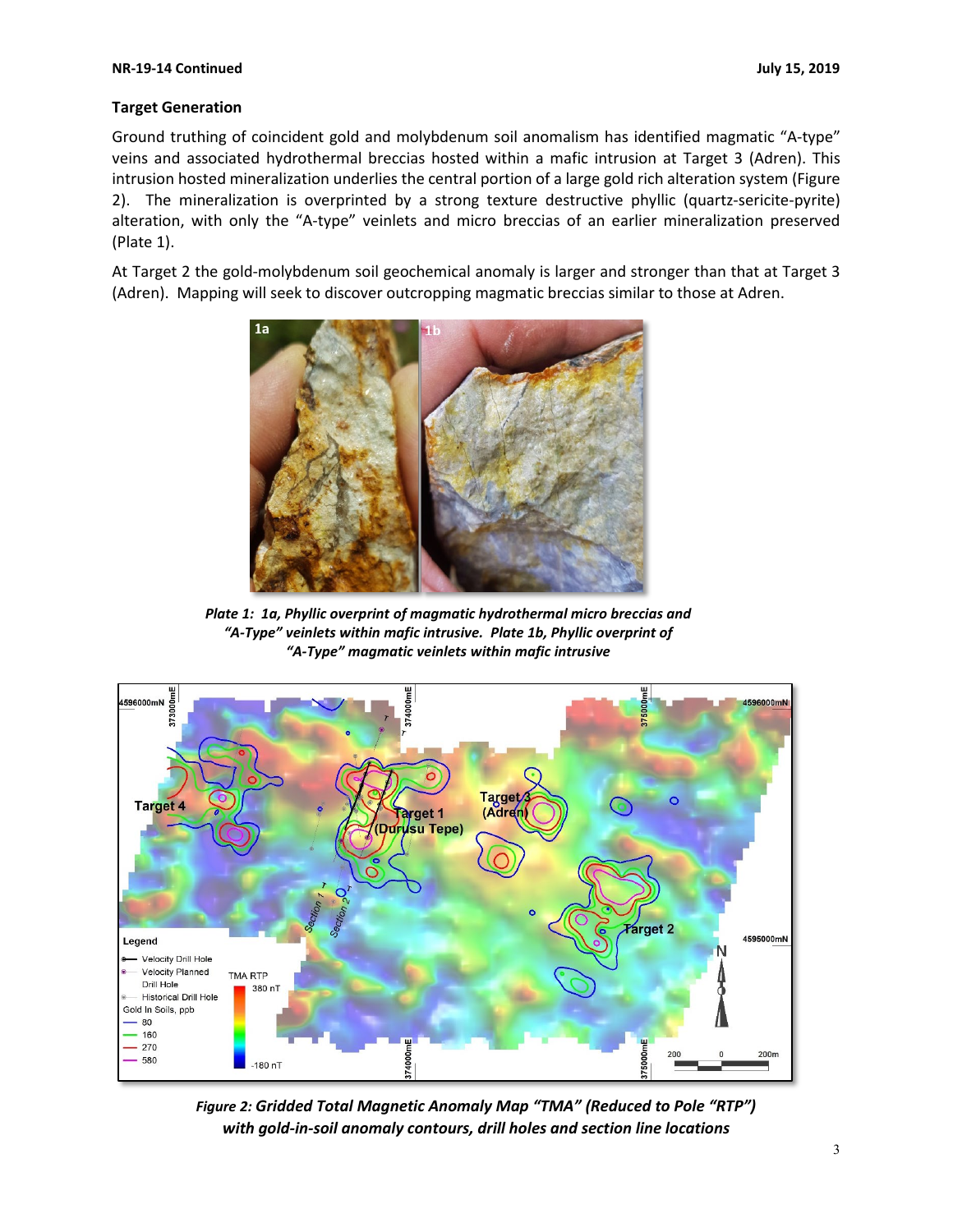#### *About Obichnik Gold Project*

Velocity has an option to earn a 70% interest in Obichnik from its Bulgarian partner, Gorubso Kardzhali A.D. ("**Gorubso**"). Obichnik; one of the Velocity's three near surface gold projects, is located approximately 29 km by road from partner Gorubso's CIL processing plant.

Velocity's strategy is to develop a low cost centralized "Hub 'n' Spoke" operation whereby multiple individual business units within this emerging gold district, such as the advanced Rozino project, produce gold concentrates for trucking to the CIL plant for on-site production of saleable dore.

The generative exploration at Obichnik fits well into this strategy and is part of a strong 'pipeline' of opportunities that include Velocity's more advanced Rozino Project that is currently undergoing Pre-Feasibility Study (PFS).

Obichnik has a geological resource registered on the Bulgarian State balance, which is open for expansion and requires systematic exploration to investigate its full potential and Velocity plan to deliver a mineral resource estimate prepared under NI 43-101 as part of it's 70% earn-in rights. The resource which is registered with the Ministry of Energy in Bulgaria (Table 1) is based on historical exploration, including approximately 32 drill holes (4,800m) and 137 trenches completed by Geoengineering Ltd. and Gorubso.

Table 1: Historical Resources for Obichnik<sup>1</sup>, calculated by Gorubso using the Bulgarian classification *system. Please review cautionary language below with respect to Historical Resources.*

| <b>Cut-off Grade</b><br>$(g/t \text{ gold})$ | <b>Tonnes</b><br>(Mt) | <b>Gold Grade</b><br>$(g/t$ gold) | <b>Contained</b><br>Gold<br>(ounces gold) | <b>Bulgarian</b><br><b>Resource</b><br>Category |
|----------------------------------------------|-----------------------|-----------------------------------|-------------------------------------------|-------------------------------------------------|
| 0.5                                          | 552,559               | 1.88                              | 36,712                                    | $C1 + C2$                                       |
| 0.5                                          | 1,693,553             | 1.17                              | 69,925                                    | C3                                              |

Note 1. Historical resources at Obichnik were calculated by Gorubso using the Bulgarian classification scheme, based on manual polygonal methods of resource classification. Resources were submitted to and accepted by the Bulgarian government, Dragiev H, 2010 "Momchilgrad Prospecting License, Geological Report at the Momchil deposit, Obichnik, Rudarka and Plovka sites, with Resource and Reserve Recalculations of 'Au-Ag Ores' as of 01.10.2009" and geological resources are registered with Certificated#4 from 28.01.2010 issued by the Ministry of Environment and Waters. Additional work will be required in order to verify historical resources and any potential additional resources and to complete a mineral resource estimate consistent with NI-43-101 standards of disclosure.

The Company cautions that it is not treating the historical resources as current mineral resources and/or mineral reserves. Historical resources are not consistent with the standards of disclosure defined by NI 43-101 and may not necessarily be consistent with CIM best practice with respect to reporting mineral resources and reserves. The historical resources are included because they are considered relevant by the Company as they confirm the presence of significant gold mineralization on the property which has not been fully delineated. The inclusion of historical resource estimations provides information as to the potential size and nature of the immediate exploration targets within the Obichnik Property.

### **Quality Assurance / Quality Control**

Velocity have not assessed the Quality Assurance / Quality Control (QAQC) of historical results and as such historical results are not consistent with the standards of disclosure defined by NI 43-101 and may not necessarily be consistent with CIM best practice with respect to reporting.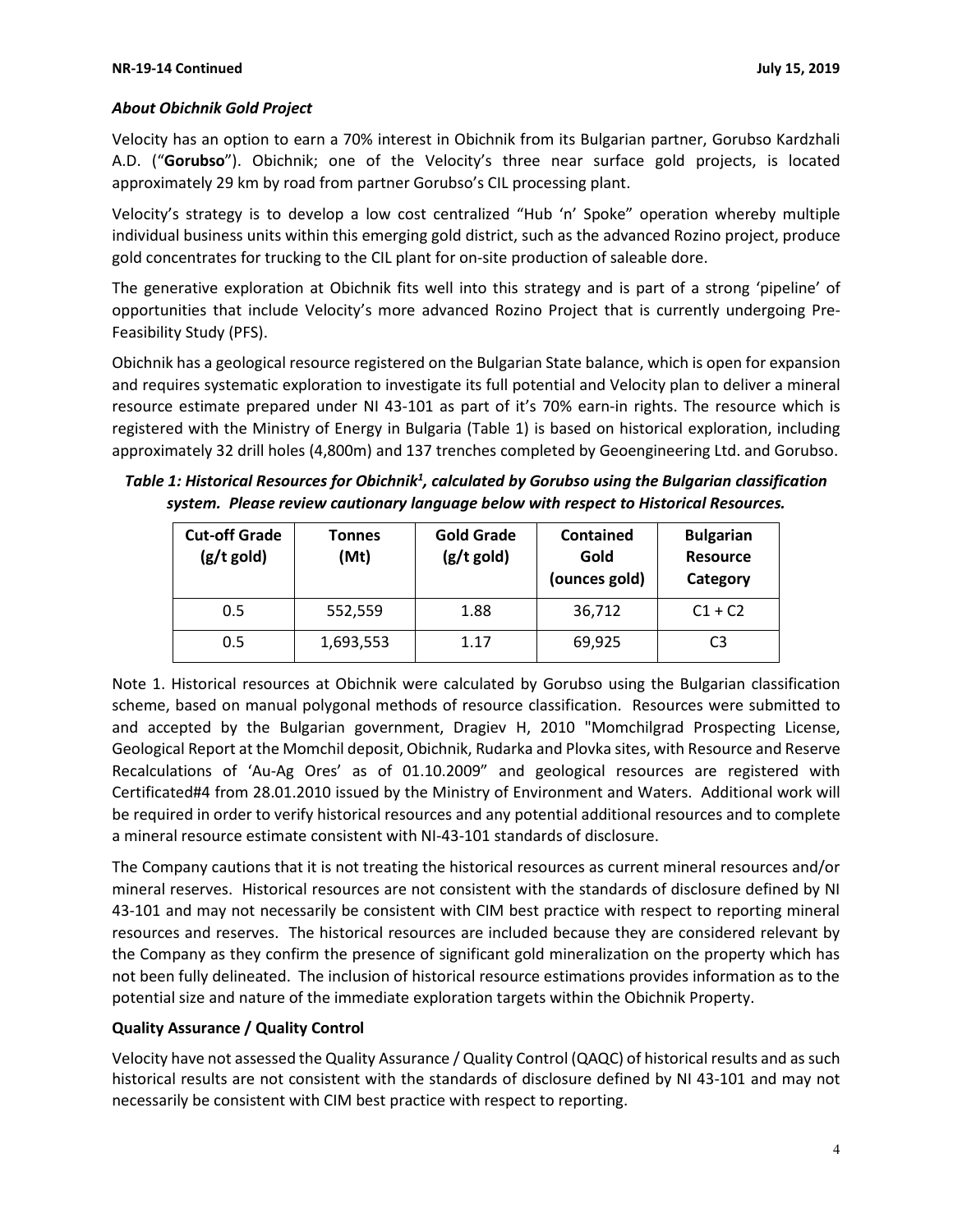The work program at Obichnik was designed and is supervised by Stuart A. Mills, CGeol, the Company's Vice-President Exploration, who is responsible for all aspects of the work, including the quality control/quality assurance program. On-site personnel at the project rigorously collect and track samples which are then security sealed and shipped to ALS Global laboratory in Romania. Samples used for the results described herein are prepared and analyzed by fire assay using a 30-gram charge in compliance with industry standards. Field duplicate samples, blanks and independent controlled reference material (standards) are added to every batch. Drill intersections in this news release are calculated using a 0.2 g/t gold trigger, a minimum 0.5 g/t gold composite, and a maximum of 3 meters consecutive waste.

#### **Qualified Person**

The technical content of this release has been approved for disclosure by Stuart A. Mills, BSc, MSc, CGeol, a Qualified Person as defined by NI 43-101 and the Company's Vice President Exploration. Mr. Mills is not independent of the Company.

#### *About Velocity Minerals Ltd.*

Velocity is a gold exploration and development company focused on Bulgaria. The Company envisions staged open pit mining of satellite deposits and processing in a central, currently operating carbon-inleach ("CIL") plant. The Company's management and board includes mining industry professionals with combined experience spanning Europe, Asia, and the Americas as employees of major mining companies as well as founders and senior executives of junior to mid-tier public companies. The team's experience includes all aspects of mineral exploration, resource definition, feasibility, finance, mine construction and mine operation as well as a track record in managing publicly listed companies.

#### **About Bulgaria**

Bulgaria is a member of NATO (2004) and a member of the European Union (2007). The local currency (BGN) has been tied to the Euro since 1999 (1.956 BGN/EUR). The country is served by modern European infrastructure including an extensive network of paved roads. Bulgaria boasts an exceptionally low corporate tax rate of only 10%. The country's education system is excellent with good availability of experienced mining professionals in a favourable cost environment. Foreign mining companies are successfully operating in Bulgaria. The country's mining law was established in 1999 and updated in 2011. Mining royalties are low and compare favourably with more established mining countries.

On Behalf of the Board of Directors "Keith Henderson" President & CEO

For further information, please contact:

Keith Henderson Phone: +1-604-484-1233 E-mail: [info@velocityminerals.com](mailto:info@velocityminerals.com) Web: [www.velocityminerals.com](http://www.velocityminerals.com/)

Neither the TSX Venture Exchange nor its Regulation Services Provider (as that term is defined in policies of the TSX Venture Exchange) accepts responsibility for the adequacy or accuracy of this release.

CAUTIONARY STATEMENT REGARDING FORWARD-LOOKING INFORMATION:

This news release includes certain "forward-looking statements" under applicable Canadian securities legislation. Forward-looking statements include, but are not limited to, statements with respect to: future exploration and